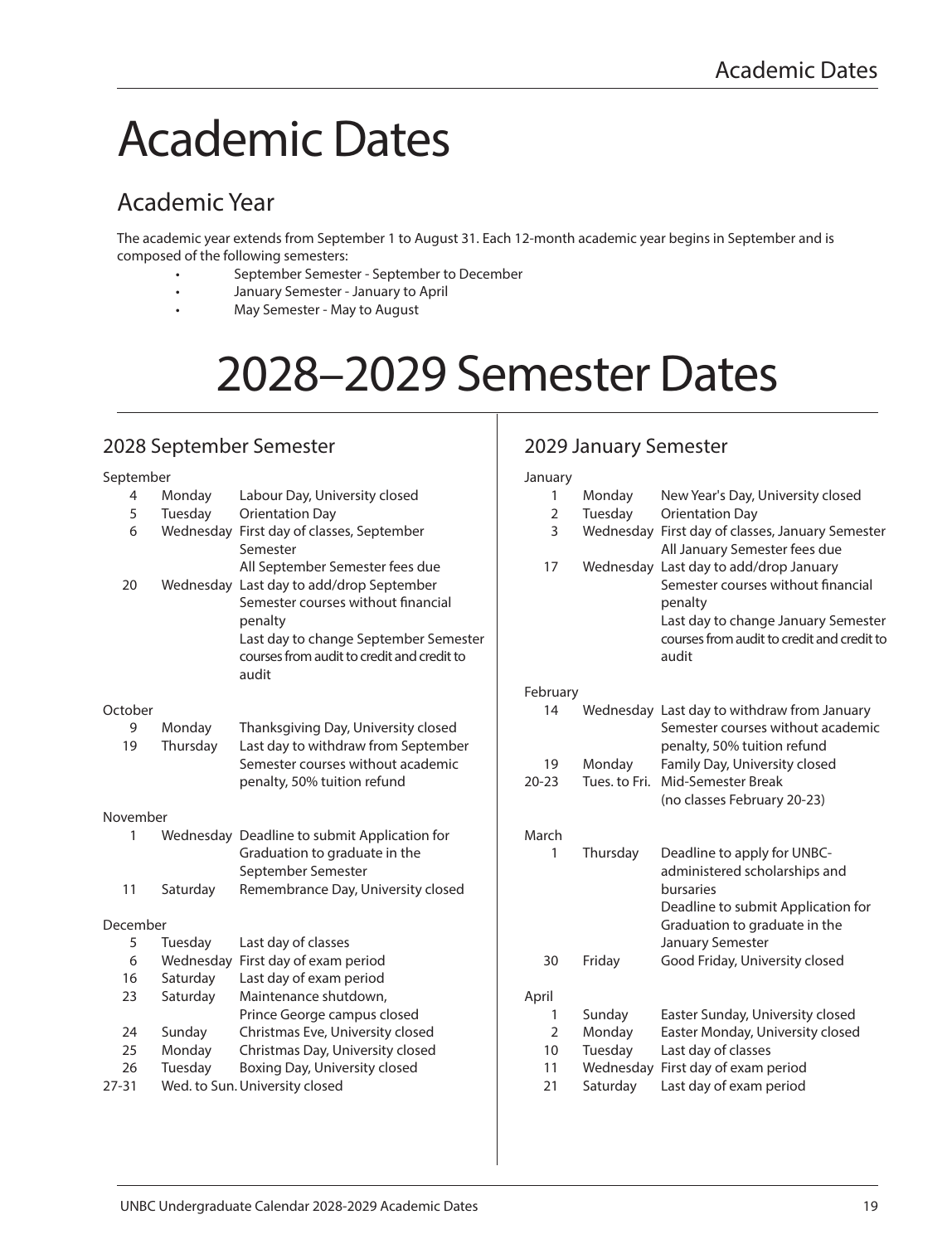## 2029 May Semester and 2029 Spring Intersession

| May  |    |                   |                                                                                                                                      |
|------|----|-------------------|--------------------------------------------------------------------------------------------------------------------------------------|
|      | 7  | Monday            | First day of classes, May Semester and<br>Spring Intersession<br>All May Semester fees due, including<br>Spring/Summer Intersessions |
|      | 11 | Friday            | *Last day to add/drop Spring<br>Intersession courses without financial<br>penalty                                                    |
|      | 22 | Tuesday           | Last day to add/drop May Semester<br>courses without financial penalty                                                               |
|      |    |                   | Last day to change May Semester<br>courses from audit to credit<br>and credit to audit                                               |
|      | 15 | Friday            | *Last day to withdraw from Spring<br>Intersession courses without academic<br>penalty, 50% tuition refund                            |
|      | 21 | Monday            | Victoria Day, University closed                                                                                                      |
|      | 25 | Friday            | Convocation Day (Prince George<br>campus)                                                                                            |
| June |    |                   |                                                                                                                                      |
|      | 15 | Friday            | Last day of classes, Spring Intersession                                                                                             |
|      | 18 | Monday            | First day of exam period, Spring<br>Intersession                                                                                     |
|      | 19 | Tuesday           | Last day to withdraw from May<br>Semester courses without academic<br>penalty, 50% tuition refund                                    |
|      | 22 | Friday            | Last day of exam period, Spring<br>Intersession                                                                                      |
|      | 23 | Saturday          | Maintenance shutdown, Prince George<br>campus closed                                                                                 |
|      |    | 25-29 Mon. - Fri. | Mid-Semester Break (no classes June<br>$25-29$                                                                                       |
|      | 30 | Saturday          | Recommended deadline to apply for<br>the BC Student Assistance Program (BC<br>Student Loans)                                         |

## 2029 May Semester continued and 2029 Summer Intersession

| July   |          |                                                                                                          |
|--------|----------|----------------------------------------------------------------------------------------------------------|
| 1      | Sunday   | Canada Day, University closed                                                                            |
| 2      | Monday   | University closed in lieu of Canada Day                                                                  |
| 3      | Tuesday  | First day of classes, Summer<br>Intersession                                                             |
| 9      | Monday   | *Last day to add/drop Summer<br>Intersession courses without financial<br>penalty                        |
| 15     | Sunday   | Deadline to submit Application<br>for Graduation to graduate in the May<br>semester                      |
| 20     | Friday   | Last day to withdraw from Summer<br>Intersession courses without academic<br>penalty, 50% tuition refund |
| August |          |                                                                                                          |
| 6      | Monday   | BC Day, University closed                                                                                |
| 13     | Monday   | Last day of classes, May Semester and<br>Summer Intersession                                             |
| 14     | Tuesday  | First day of exam period, May<br>Semester and Summer Intersession                                        |
| 18     | Saturday | Last day of exam period, May<br>Semester and Summer Intersession                                         |

\*For condensed courses, the last day to withdraw (50% tuition refund) is indicated in the course-specific documentation.

## 2028 – 2029 Senate Dates

September 27, 2028 **January 24, 2029** May 23, 2029 October 25, 2028 February 28, 2029 June 27, 2029 November 22, 2028 March 28, 2029 August 22, 2029

April 25, 2029